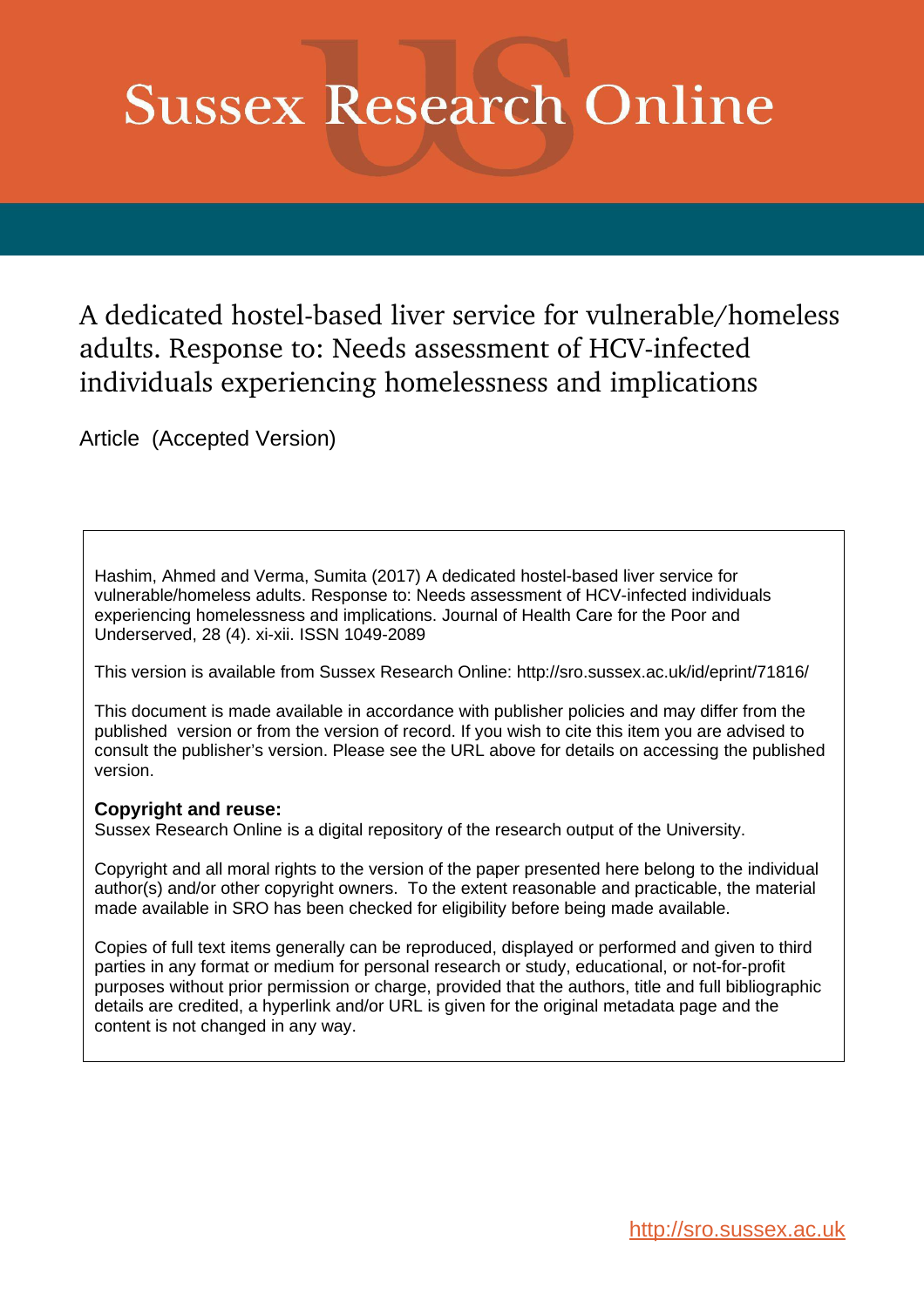### **A dedicated hostel-based liver service for vulnerable/homeless adults. Response to: Needs Assessment of HCV- Infected Individuals Experiencing Homelessness and Implications**.

Ahmed Hashim MBBS, MRCP, MSc Hepatology Clinical Research Fellow Brighton & Sussex Medical School and Brighton & Sussex University Hospitals Brighton

Corresponding author Dr Sumita Verma MBBS, MD, FRCP Reader in Medicine, Brighton and Sussex Medical School Honorary Consultant Hepatology, Brighton and Sussex University Hospital Falmer Brighton, BN1 9PX Phone: 01273 877890 Fax: 01273 877576 Email: [s.verma@bsms.ac.uk](mailto:s.verma@bsms.ac.uk)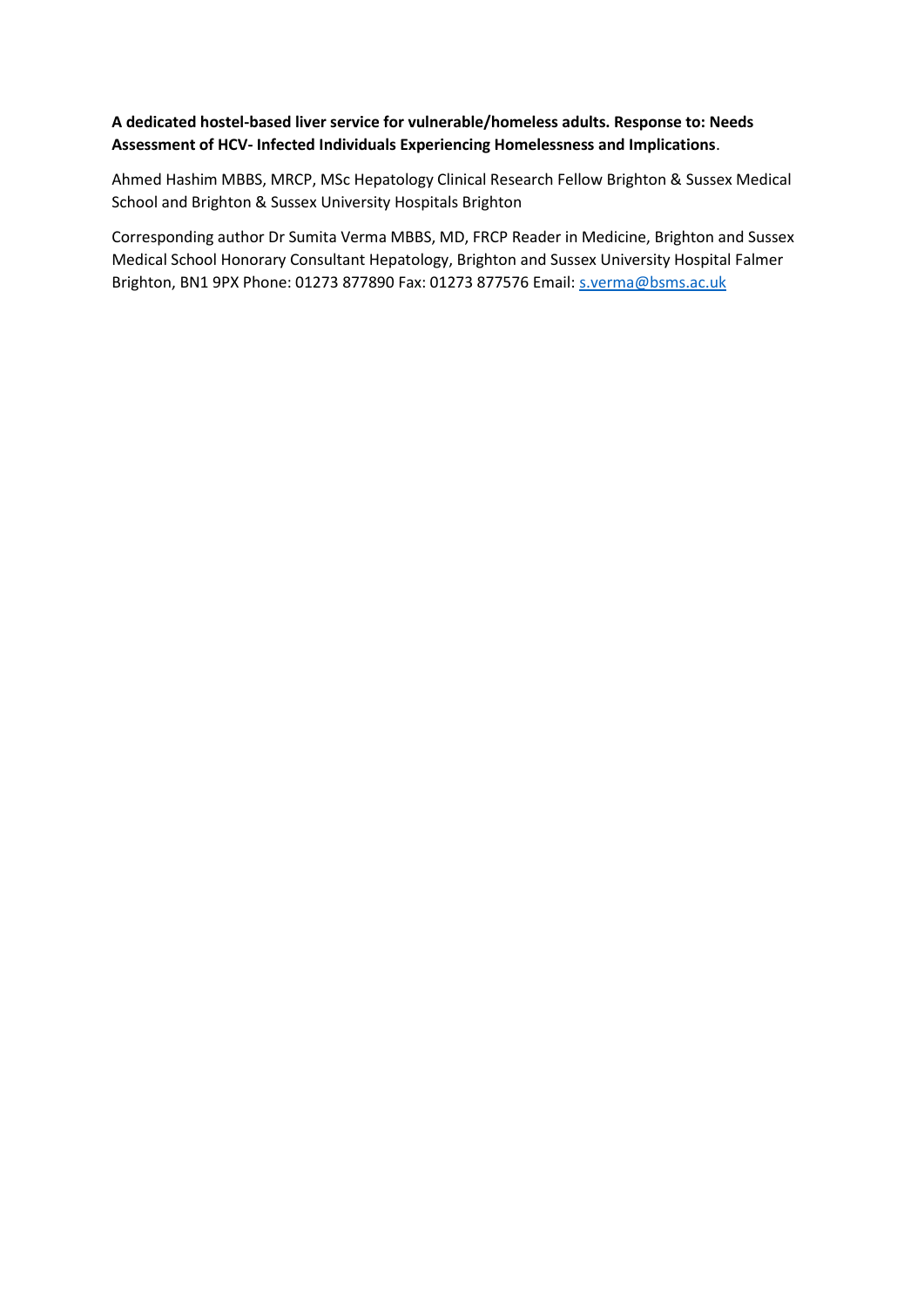#### **To the Editor**

This is in reference to the excellent manuscript by Beiser et al titled "Needs Assessment of HCV-Infected Individuals Experiencing Homelessness and Implications"<sup>1</sup>.

The study is perhaps one of the very few to address, from a qualitative aspect, the challenging issue of HCV in homeless populations. The authors quite rightly state that the uptake and treatment of HCV in marginalised populations remain exceptionally low despite the introduction of integrated models in primary care. Not surprisingly, this issue has been highlighted as one of the major hurdles in the global strategy towards elimination of HCV.  $2^{\circ}$ 

It is interesting that more than two thirds (72.9%) of the homeless population included in this study felt that they were both interested in HCV treatment and confident they would complete the treatment course. More importantly, around half of those interested in treatment (53.6%) felt that a prompt from their community provider was a significant motivating factor. Our earlier work in Brighton (UK) supports this finding and suggest that that only about 5% of vulnerable adults with HCV engage with hospitals; thus, confirming the need for closer relationship with medical providers in the community to encourage HCV treatment in this cohort.<sup>3</sup>

Recognising these important observations, in 2015, we set up a dedicated homeless hostel based liver clinic for the vulnerable and homeless people in Brighton, UK. The Vulnerable Adults Liver Disease (VALID) study (three yr project) offers homeless people in the region a "one stop HCV clinic" that includes point of care testing, liver fibrosis assessment (fibroscan), alcohol and substance misuse counselling/social support (provided by primary care physician) and antiviral treatment. The clinics are run by a specialist registrar under the supervision of a Hepatologist. We have observed a 42% prevalence of a positive HCV serology with 27% having clinically significant hepatic fibrosis. In contrast to a common perception that this group do not engage with health services, uptake of the service has been excellent (90/91, 99%).<sup>4</sup> Nine have commenced community-based HCV treatment with DAAs, and to date 6 (67%), have achieved sustained virological response. Four more are being worked up for HCV therapy. Compliance with treatment thus far has been 89%.

We attribute the success of the service to its integrated and multidisciplinary nature as well as the role played by the hostel manager thus ensuring a personalised approach for e.g. hostels often acting as a collection point for direct acting antivirals (DAAs).

This hostel based model is easy to replicate and should be widely considered to address the problem of low uptake of HCV in socially marginalised populations.

#### **References:**

- 1. Beiser, Marguerite & Leon, Casey & M. Gaeta, Jessie. (2017). Needs Assessment of HCV-Infected Individuals Experiencing Homelessness and Implications. Journal of Health Care for the Poor and Underserved. 28. 596-606. 10.1353/hpu.2017.0042.
- 2. Ward JW. Global Elimination of Hepatitis C Virus. Gastroenterology & Hepatology. 2016;12(10):632-635.
- 3. Marufu, M., Williams, H., Hill, S., Tibble, J. and Verma, S. (2012). Gender differences in hepatitis C seroprevalence and suboptimal vaccination and hepatology services uptake amongst substance misusers. Journal of Medical Virology, 84(11), pp.1737-1743.